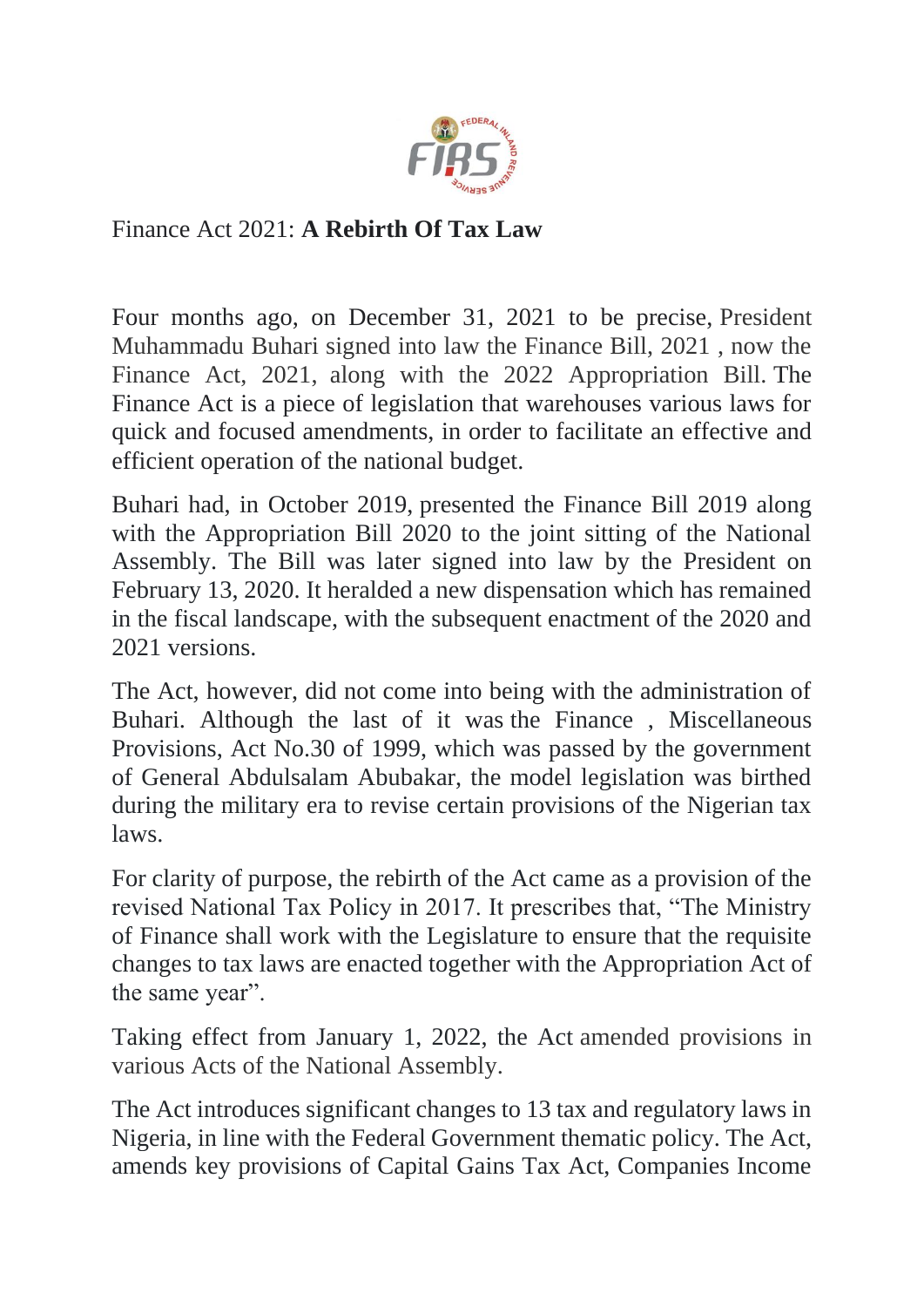Tax Act, Federal Inland Revenue (Establishment) Act, Personal Income Tax Act, Stamp Duties Act, Tertiary Education Trust Fund (Establishment) Act, Customs, Excise, Tariffs etc. (Consolidation) Act, Value Added Tax Act, Insurance Act, Nigerian Police Trust Fund (Establishment) Act, National Agency for Science and Engineering Infrastructure Act, Finance Control and Management Act, and Fiscal Responsibility Act.

**Capital Gains Tax Act, CGTA:** Capital gains tax is to be levied at the rate of 5% on disposal of shares in a Nigerian company registered under CAMA. The new section 30 of Capital Gains Tax Act made provisions for an exception to CGT liable where the disposal proceeds accruing from disposing Nigerian Government Securities, disposal proceeds, in aggregate, is less than N 500 million or more in any 12 consecutive months in which case the person making the disposal shall render appropriate returns annually; or where the disposal is between approved borrower and lender in a regulated security lending transactions.

**Companies Income Tax Act, CITA:** The following changes were introduced by the Finance Act 2021 in the amended CITA.

a) Taxation of Lottery and Gaming business, including betting, game of chance, promotional competition, gambling, or gaming machines is now accessed and administered under CITA and the likes.

b) Companies engaged in petroleum operations including Midstream and Downstream operations will not be eligible for exemption on profits in respect of goods exported from Nigeria. Downstream companies were previously eligible under the old Upstream and Downstream classification.

c) Federal Inland Revenue Service, FIRS, is required to assess, change and administer CIT on foreign technology or digital company in Nigeria that carry on the business of transmitting, remitting, or receiving signals, sounds, messages, images or data of any by cable, radio, electromagnetic systems or any other electronic or wireless apparatus in respect of any activities including electronic-commerce, application stores, online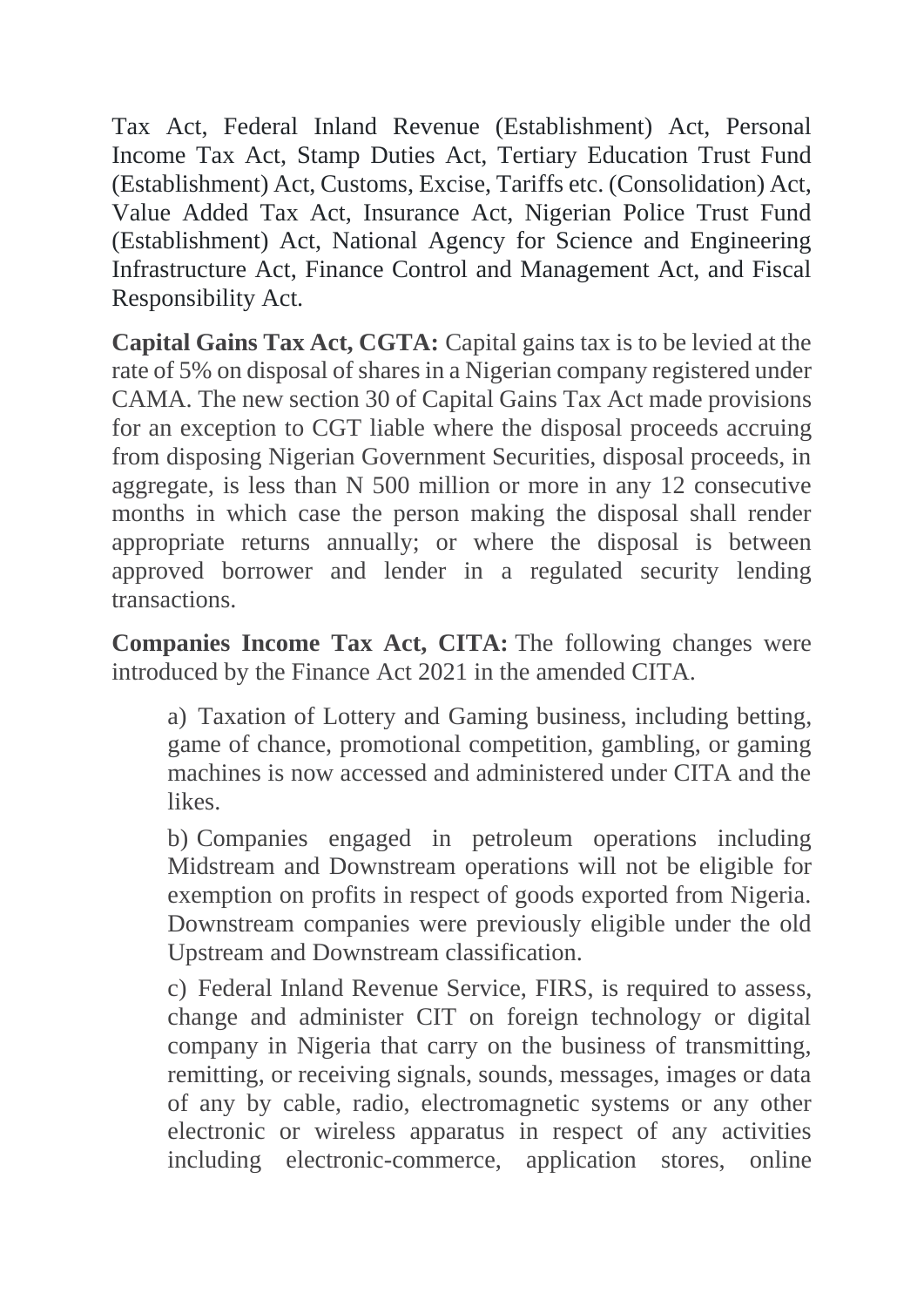adverts, etc. The key factor while assessing CIT liability under the new Section 13 (2) supra of any foreign digital company in Nigeria is; the foreign company must have significant economic presence in Nigeria, and profit can be attributable to such activities.

d) Conditions precedent as to accrual and claim for capital allowance is now limited to the portion used for generating taxable profits; capital allowance shall be deemed accrued for such amount relating to qualifying capital expenditure incurred in generating assessable or taxable profit, and where assets partially used to generate taxable income in pro-rata capital allowance provided that the proportion of non-taxable income constitutes greater than 20% of the total income of the company.

e) Minimum tax is reduced from 0.5% to 0.25% of gross turnover, less franked investment income, applicable only for two accounting periods prepared between January 1, 2019 and December 31, 2021, and this may be determined by the taxpayer.

f) Disputed tax assessment is now placed in abeyance until determination of objection or appeal.

**Federal Inland Revenue Service (Establishment) Act, FIRS Act:** FIRS is to deploy proprietary or third party technology to automate tax administration including assessment and information gathering, after the expiration of 30 days' notice issued to the taxpayer. Subsection 6 provides for a penalty of N50,000 payable by taxpayer/company that denies FIRS access after the expiration of prior 30 days' notice issued; and penalty of N25,000 for each day in continuous default.

FIRS is now saddled with the duty of administration, assessment, collection, accounting and enforcement of taxes and levies due to the federation, the Federal Government and any of its agencies, and invoke supremacy of FIRS Act as amended above any other laws for the purposes of administration, assessment, collection, accounting and enforcement of taxes and levies due to the Federation, the Federal Government and any of its agencies.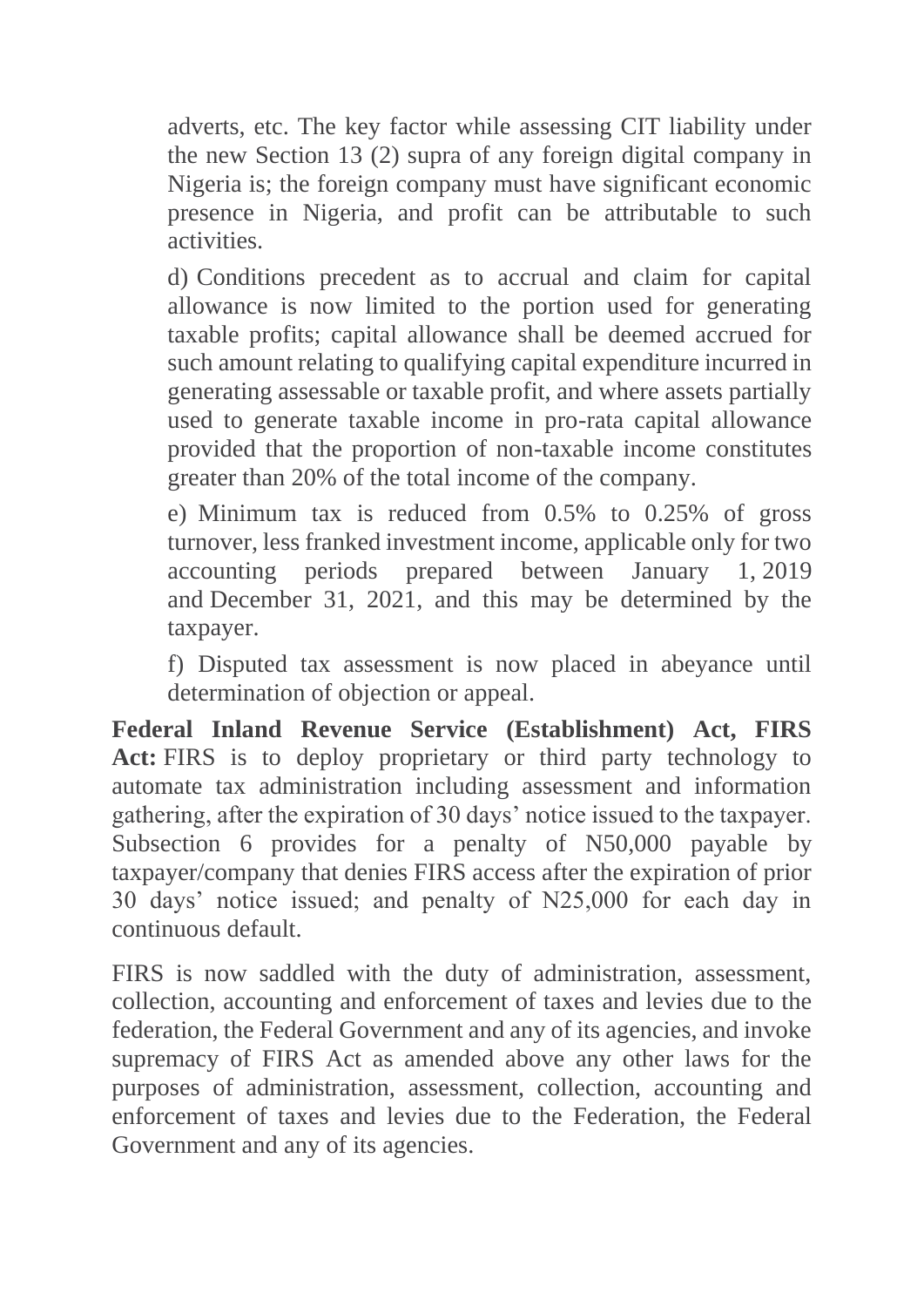Any person or agency of the Federal Government must refer matters requiring tax investigation, enforcement and compliance to the FIRS. Relevant officers who violate the rule to be liable to a penalty of N10 million and/or five years imprisonment on conviction.

**Insurance Act:** Deductible life assurance premium for personal income tax purposes to exclude a contract for deferred annuity.

**Stamp Duties Act:** The Finance Minister, subject to the approval of the National Assembly, to make regulations for the imposition, administration, collection and remittance of levy, including regulations relating to auditing, accounting, allocation and distribution of arrears of stamp duty and Electronic Money Transfer levies collected between 2015 and 2019 fiscal years.

**Tertiary Education Trust Fund (Establishment, Etc.) Act:** Section 2 (2) of Tertiary Education Trust Fund (Establishment, Etc.) Act is amended substituting 60 days' with 30 days'. Education Tax is now increased from 2% to 2.5%.

**Value Added Tax Act:** Non-residents making taxable supplies to recipients in Nigeria to register for VAT, charge, collect and remit VAT to services.

FIRS can now appoint anybody for the purpose of collection and remittance of VAT.

**National Agency for Science and Engineering Infrastructure Act:** Primary sources of funds are now limited to 1% of the Federation Account in the first instance.

**Finance (Control and Management) Act:** Ministries, departments, agencies, MDAs, and other institutions of the Federal Government are mandated, while discharging their duties for the purposes of collecting Federal Government taxes and lives, to remit all payment of gross revenue collected to the federation account or consolidated revenue fund.

**Fiscal Responsibility Act:** Governments at all tier levels can now apply and obtain facility/loan for capital expenditure, human development, and for purposes of critical reforms of significant